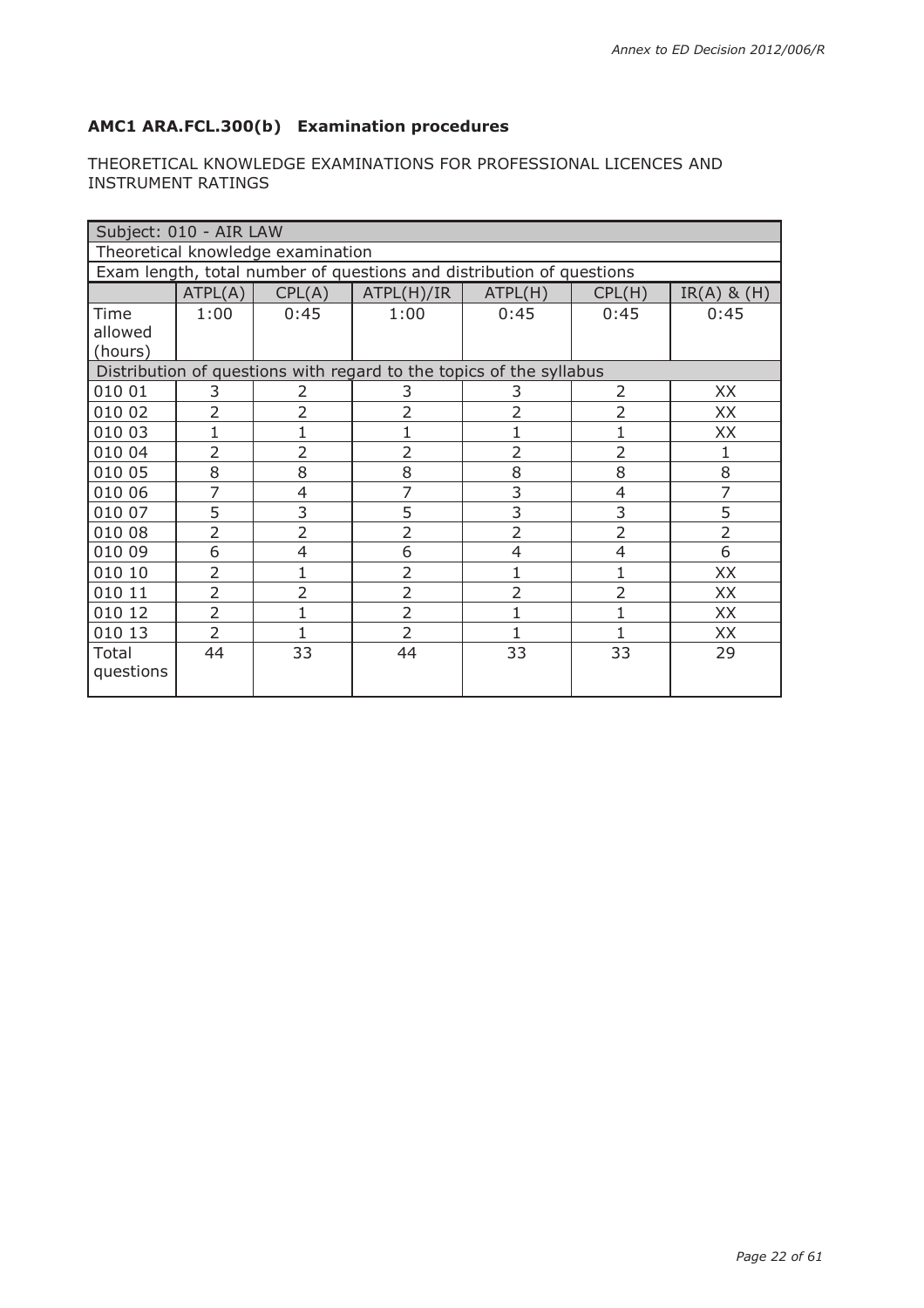Subject: 021 - AIRCRAFT GENERAL KNOWLEDGE - AIRFRAME/SYSTEMS/POWER PLANT

Theoretical knowledge examination

Exam length, total number of questions and distribution of questions

|                                                                     | ATPL(A) | CPL(A) | ATPL(H)/IR | ATPL(H) | CPL(H) | $IR(A)$ & $(H)$ |  |  |
|---------------------------------------------------------------------|---------|--------|------------|---------|--------|-----------------|--|--|
| Time                                                                | 2:00    | 1:30   | 2:00       | 2:00    | 1:30   | XX              |  |  |
| allowed                                                             |         |        |            |         |        |                 |  |  |
| (hours)                                                             |         |        |            |         |        |                 |  |  |
| Distribution of questions with regard to the topics of the syllabus |         |        |            |         |        |                 |  |  |
| 021 01                                                              | 04      | 02     | 04         | 04      | 02     | XX              |  |  |
| 021 02                                                              | 04      | 04     | 04         | 04      | 02     | XX              |  |  |
| 021 03                                                              | 05      | 02     | 04         | 04      | 03     | XX              |  |  |
| 021 04                                                              | 05      | 06     | 04         | 04      | 02     | XX              |  |  |
| 021 05                                                              | 07      | 04     | 06         | 06      | 03     | XX              |  |  |
| 021 06                                                              | 05      | 04     | 04         | 04      | 02     | XX              |  |  |
| 021 07                                                              | 04      | 04     | 02         | 02      | 02     | XX              |  |  |
| 021 08                                                              | 06      | 04     | 04         | 04      | 04     | XX              |  |  |
| 021 09                                                              | 06      | 06     | 06         | 06      | 04     | XX              |  |  |
| 021 10                                                              | 06      | 14     | 06         | 06      | 08     | XX              |  |  |
| 021 11                                                              | 20      | 06     | 20         | 20      | 13     | XX              |  |  |
| 021 12                                                              | 04      | 02     | 02         | 02      | 02     | XX              |  |  |
| 021 13                                                              | 04      | 02     | XX         | XX      | XX     | XX              |  |  |
| 021 14                                                              | XX      | XX     | 01         | 01      | 01     | XX              |  |  |
| 021 15                                                              | XX      | XX     | 04         | 04      | 03     | XX              |  |  |
| 021 16                                                              | XX      | XX     | 06         | 06      | 05     | XX              |  |  |
| 021 17                                                              | XX      | XX     | 03         | 03      | 04     | XX              |  |  |
| Total<br>questions                                                  | 80      | 60     | 80         | 80      | 60     | XX              |  |  |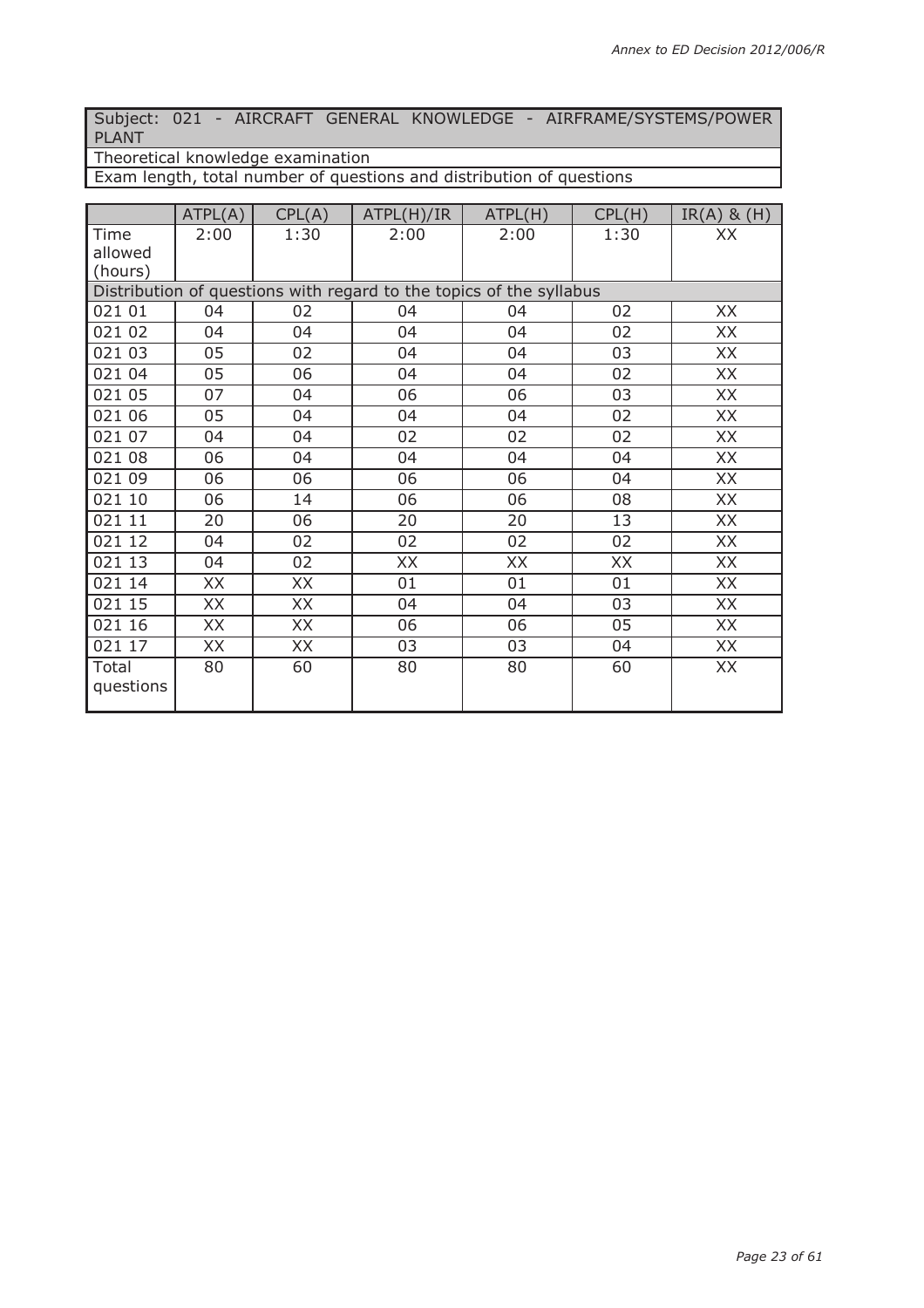|           | Subject: 022 - AIRCRAFT GENERAL KNOWLEDGE - INSTRUMENTATION             |      |                                                                     |      |      |           |  |  |
|-----------|-------------------------------------------------------------------------|------|---------------------------------------------------------------------|------|------|-----------|--|--|
|           | Theoretical knowledge examination                                       |      |                                                                     |      |      |           |  |  |
|           | Exam length, total number of questions and distribution of questions    |      |                                                                     |      |      |           |  |  |
|           | ATPL(A)<br>CPL(A)<br>ATPL(H)/IR<br>ATPL(H)<br>CPL(H)<br>$IR(A)$ & $(H)$ |      |                                                                     |      |      |           |  |  |
| Time      | 1:30                                                                    | 1:00 | 1:30                                                                | 1:30 | 1:00 | 0:30      |  |  |
| allowed   |                                                                         |      |                                                                     |      |      |           |  |  |
| (hours)   |                                                                         |      |                                                                     |      |      |           |  |  |
|           |                                                                         |      | Distribution of questions with regard to the topics of the syllabus |      |      |           |  |  |
| 022 01    | 08                                                                      | 08   | 08                                                                  | 08   | 08   | XX        |  |  |
| 022 02    | 08                                                                      | 06   | 08                                                                  | 08   | 06   | 06        |  |  |
| 022 03    | 04                                                                      | 04   | 04                                                                  | 04   | 04   | 04        |  |  |
| 022 04    | 04                                                                      | 05   | 06                                                                  | 06   | 05   | 04        |  |  |
| 022 05    | 05                                                                      | XX   | 03                                                                  | 03   | XX   | XX        |  |  |
| 022 06    | 08                                                                      | 06   | XX                                                                  | XX   | XX   | XX        |  |  |
| 022 07    | XX                                                                      | XX   | 14                                                                  | 14   | 08   | XX        |  |  |
| 022 08    | 03                                                                      | 02   | XX                                                                  | XX   | XX   | XX        |  |  |
| 022 09    | 02                                                                      | XX   | XX                                                                  | XX   | XX   | XX        |  |  |
| 022 10    | 02                                                                      | XX   | XX                                                                  | XX   | XX   | <b>XX</b> |  |  |
| 022 11    | 04                                                                      | XX   | 04                                                                  | 04   | XX   | XX        |  |  |
| 022 12    | 06                                                                      | 04   | 06                                                                  | 06   | 04   | 03        |  |  |
| 022 13    | 04                                                                      | 04   | 05                                                                  | 05   | 04   | 03        |  |  |
| 022 14    | 01                                                                      | XX   | 01                                                                  | 01   | XX   | <b>XX</b> |  |  |
| 022 15    | 01                                                                      | XX   | 01                                                                  | 01   | XX   | XX        |  |  |
| Total     | 60                                                                      | 39   | 60                                                                  | 60   | 39   | 20        |  |  |
| questions |                                                                         |      |                                                                     |      |      |           |  |  |

| Subject: 031 - FLIGHT PERFORMANCE AND PLANNING - MASS AND BALANCE |         |        |                                                                      |         |        |                 |  |
|-------------------------------------------------------------------|---------|--------|----------------------------------------------------------------------|---------|--------|-----------------|--|
| Theoretical knowledge examination                                 |         |        |                                                                      |         |        |                 |  |
|                                                                   |         |        | Exam length, total number of questions and distribution of questions |         |        |                 |  |
|                                                                   | ATPL(A) | CPL(A) | ATPL(H)/IR                                                           | ATPL(H) | CPL(H) | $IR(A)$ & $(H)$ |  |
| Time                                                              | 1:00    | 1:00   | 1:00                                                                 | 1:00    | 1:00   | XX              |  |
| allowed                                                           |         |        |                                                                      |         |        |                 |  |
| $ $ (hours)                                                       |         |        |                                                                      |         |        |                 |  |
|                                                                   |         |        | Distribution of questions with regard to the topics of the syllabus  |         |        |                 |  |
| 031 01                                                            | 03      | 03     | 03                                                                   | 03      | 03     | XX              |  |
| 031 02                                                            | 05      | 05     | 05                                                                   | 05      | 05     | XX              |  |
| 1031 03                                                           | 05      | 05     | 05                                                                   | 05      | 05     | XX              |  |
| 031 04                                                            | 05      | 05     | 05                                                                   | 05      | 05     | XX              |  |
| 031 05                                                            | 05      | 05     | 05                                                                   | 05      | 05     | XX              |  |
| 031 06                                                            | 02      | 02     | 02                                                                   | 02      | 02     | XX.             |  |
| Total                                                             | 25      | 25     | 25                                                                   | 25      | 25     | XX              |  |
| questions                                                         |         |        |                                                                      |         |        |                 |  |
|                                                                   |         |        |                                                                      |         |        |                 |  |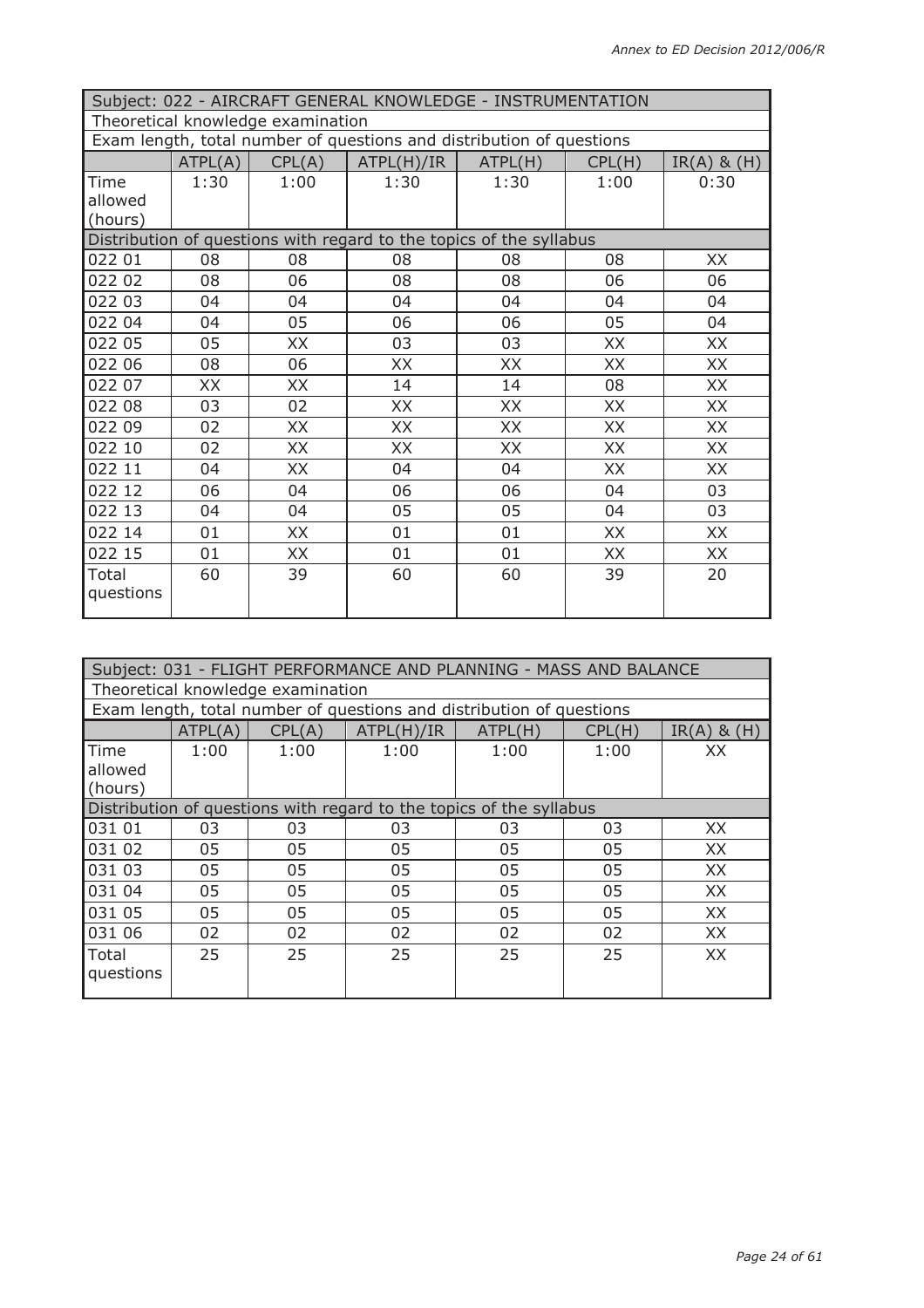| Subject:<br>(AEROPLANES)       |         |                                   | 032 - FLIGHT PERFORMANCE AND PLANNING                                |           | $\overline{\phantom{a}}$ | PERFORMANCE     |
|--------------------------------|---------|-----------------------------------|----------------------------------------------------------------------|-----------|--------------------------|-----------------|
|                                |         | Theoretical knowledge examination |                                                                      |           |                          |                 |
|                                |         |                                   | Exam length, total number of questions and distribution of questions |           |                          |                 |
|                                | ATPL(A) | CPL(A)                            | ATPL(H)/IR                                                           | ATPL(H)   | CPL(H)                   | $IR(A)$ & $(H)$ |
| Time<br>allowed<br>$ $ (hours) | 1:00    | 0:45                              | XX                                                                   | XX        | XX                       | XX              |
|                                |         |                                   | Distribution of questions with regard to the topics of the syllabus  |           |                          |                 |
| 032 01                         | 05      | 05                                | XX                                                                   | XX.       | XX.                      | XX.             |
| 032 02                         | 10      | 10                                | XX                                                                   | XX        | XX.                      | XX              |
| 032 03                         | 10      | 10                                | XX                                                                   | XX        | XX                       | XX              |
| 032 04                         | 10      | XX                                | XX                                                                   | XX        | XX                       | XX              |
| Total<br>questions             | 35      | 25                                | XX                                                                   | <b>XX</b> | XX.                      | XX              |

| Subject: 033 - FLIGHT PERFORMANCE AND PLANNING - FLIGHT PLANNING AND<br><b>MONITORING</b> |         |                                   |                                                                      |         |        |                 |  |
|-------------------------------------------------------------------------------------------|---------|-----------------------------------|----------------------------------------------------------------------|---------|--------|-----------------|--|
|                                                                                           |         | Theoretical knowledge examination |                                                                      |         |        |                 |  |
|                                                                                           |         |                                   | Exam length, total number of questions and distribution of questions |         |        |                 |  |
|                                                                                           | ATPL(A) | CPL(A)                            | ATPL(H)/IR                                                           | ATPL(H) | CPL(H) | $IR(A)$ & $(H)$ |  |
| Time<br>allowed<br>(hours)                                                                | 2:00    | 1:30                              | 2:00                                                                 | 1:30    | 1:30   | 1:30            |  |
|                                                                                           |         |                                   | Distribution of questions with regard to the topics of the syllabus  |         |        |                 |  |
| 033 01                                                                                    | 05      | 05                                | 05                                                                   | 05      | 05     | XX.             |  |
| 033 02                                                                                    | 10      | XX                                | 10                                                                   | XX      | XX     | 10              |  |
| 033 03                                                                                    | 10      | 10                                | 10                                                                   | 10      | 10     | 05              |  |
| 033 04                                                                                    | 08      | 08                                | 08                                                                   | 08      | 08     | 08              |  |
| 033 05                                                                                    | 05      | 05                                | 05                                                                   | 05      | 05     | 05              |  |
| 033 06                                                                                    | 05      | 05                                | 05                                                                   | 05      | 05     | 05              |  |
| Total<br>questions                                                                        | 43      | 33                                | 43                                                                   | 33      | 33     | 33              |  |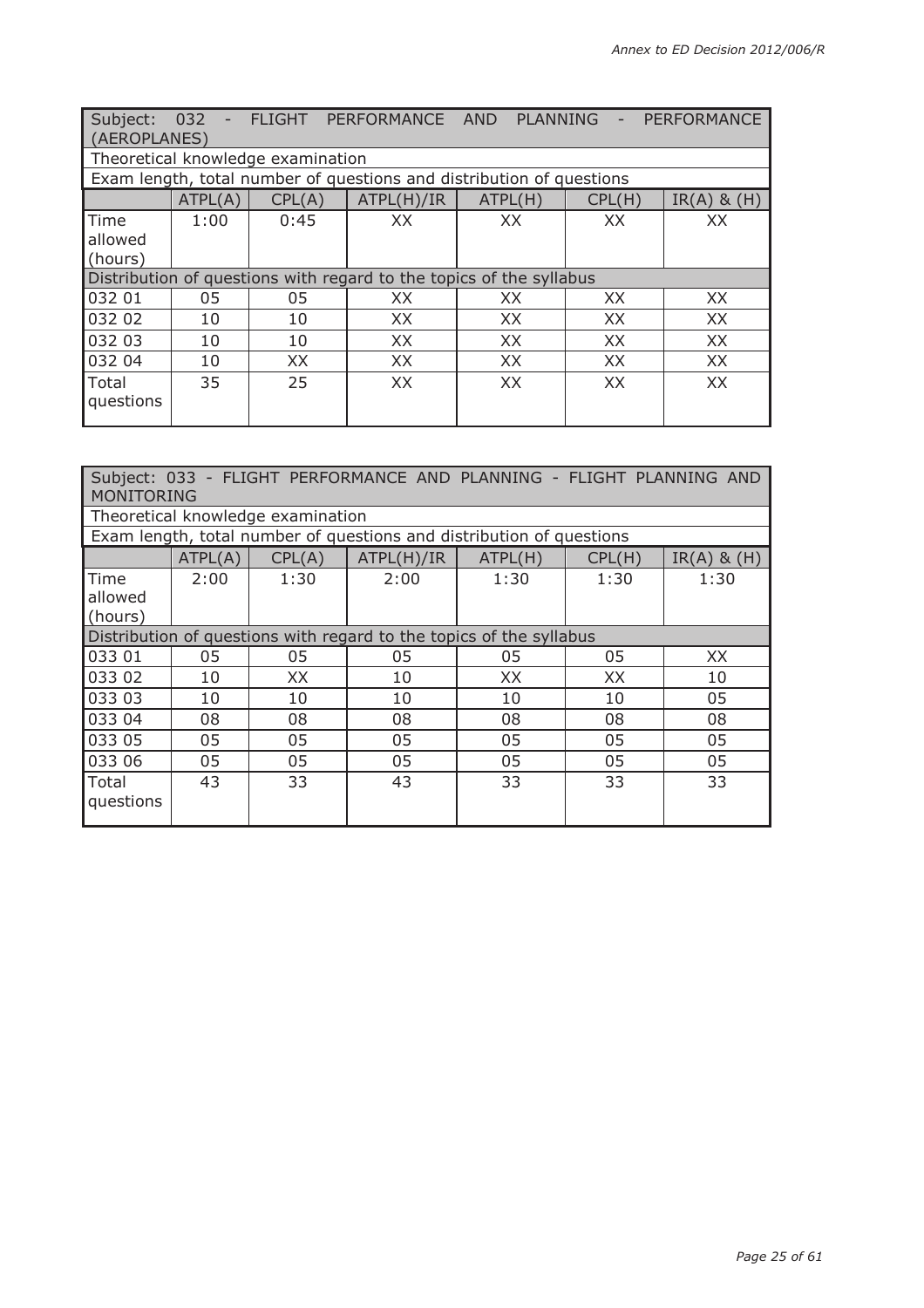| Subject:<br>(HELICOPTERS) | 034<br>$\sim$ |                                   | FLIGHT PERFORMANCE AND                                              | PLANNING | $\overline{\phantom{a}}$ | PERFORMANCE     |
|---------------------------|---------------|-----------------------------------|---------------------------------------------------------------------|----------|--------------------------|-----------------|
|                           |               | Theoretical knowledge examination |                                                                     |          |                          |                 |
|                           |               |                                   | Exam length, total questions and distribution of questions          |          |                          |                 |
|                           | ATPL(A)       | CPL(A)                            | ATPL(H)/IR                                                          | ATPL(H)  | CPL(H)                   | $IR(A)$ & $(H)$ |
| Time                      | XX            | XX                                | 1:00                                                                | 1:00     | 0:45                     | XX              |
| allowed                   |               |                                   |                                                                     |          |                          |                 |
| $ $ (hours)               |               |                                   |                                                                     |          |                          |                 |
|                           |               |                                   | Distribution of questions with regard to the topics of the syllabus |          |                          |                 |
| 034 01                    | XX            | XX                                | 15                                                                  | 15       | 15                       | XX              |
| 034 02                    | XX.           | XX.                               | 05                                                                  | 05       | 05                       | XX.             |
| 034 03                    | XX            | XX                                | 05                                                                  | 05       | XX.                      | XX              |
| 034 04                    | XX            | XX                                | 10                                                                  | 10       | XX                       | XX              |
| Total                     | XX.           | XX                                | 35                                                                  | 35       | 20                       | XX              |
| questions                 |               |                                   |                                                                     |          |                          |                 |

|           | Subject: 040 - HUMAN PERFORMANCE  |        |                                                                     |         |        |                 |
|-----------|-----------------------------------|--------|---------------------------------------------------------------------|---------|--------|-----------------|
|           | Theoretical knowledge examination |        |                                                                     |         |        |                 |
|           |                                   |        | Exam length, total questions and distribution of questions          |         |        |                 |
|           | ATPL(A)                           | CPL(A) | ATPL(H)/IR                                                          | ATPL(H) | CPL(H) | $IR(A)$ & $(H)$ |
| Time      | 1:00                              | 0:45   | 1:00                                                                | 1:00    | 0:45   | 0:45            |
| allowed   |                                   |        |                                                                     |         |        |                 |
| (hours)   |                                   |        |                                                                     |         |        |                 |
|           |                                   |        | Distribution of questions with regard to the topics of the syllabus |         |        |                 |
| 040 01    | 02                                | 01     | 02                                                                  | 02      | 01     | 01              |
| 040 02    | 33                                | 26     | 33                                                                  | 33      | 26     | 26              |
| 040 03    | 13                                | 09     | 13                                                                  | 13      | 09     | 09              |
| Total     | 48                                | 36     | 48                                                                  | 48      | 36     | 36              |
| questions |                                   |        |                                                                     |         |        |                 |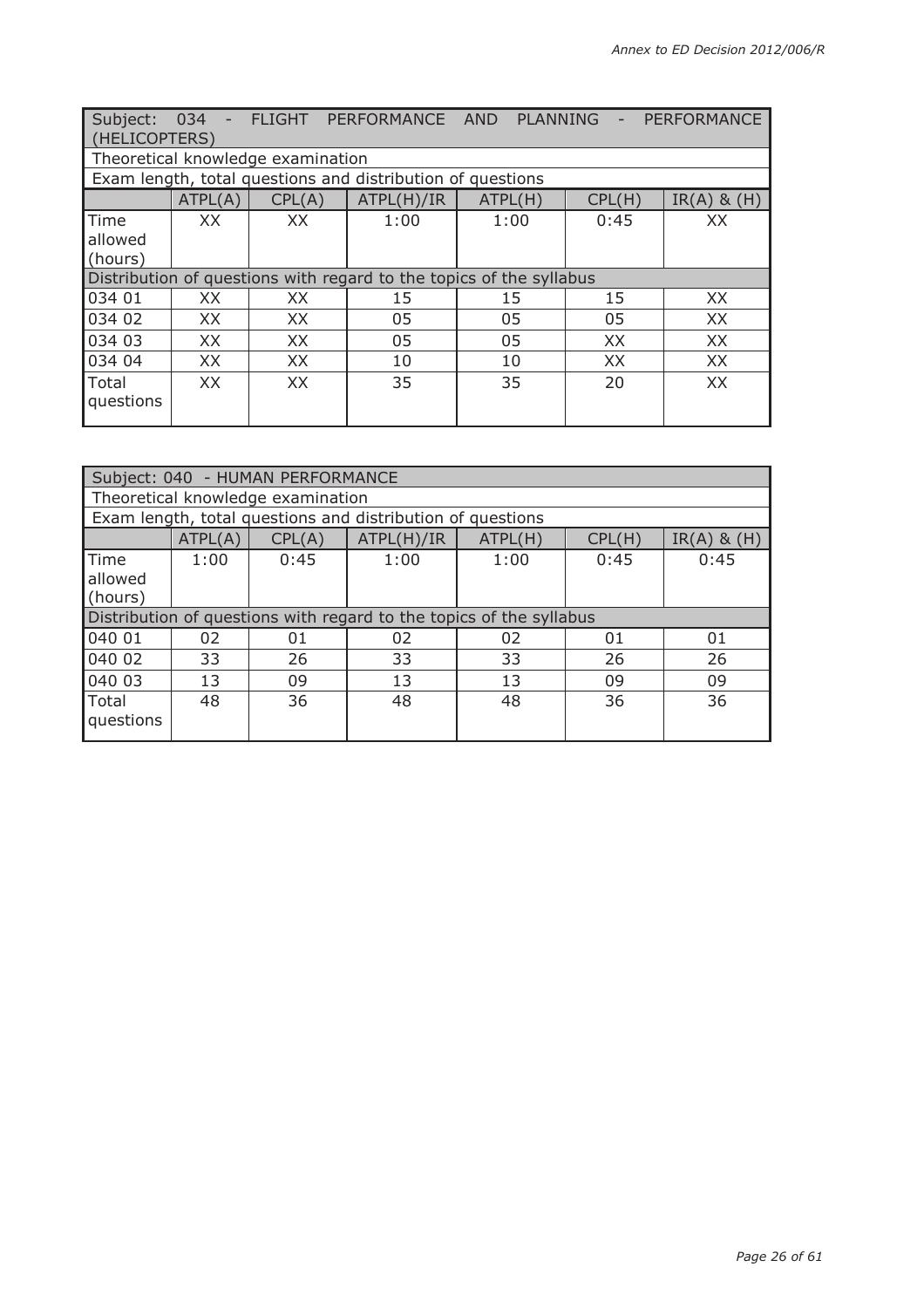|           | Subject: 050 - METEOROLOGY        |        |                                                                     |         |        |                 |  |
|-----------|-----------------------------------|--------|---------------------------------------------------------------------|---------|--------|-----------------|--|
|           | Theoretical knowledge examination |        |                                                                     |         |        |                 |  |
|           |                                   |        | Exam length, total questions and distribution of questions          |         |        |                 |  |
|           | ATPL(A)                           | CPL(A) | ATPL(H)/IR                                                          | ATPL(H) | CPL(H) | $IR(A)$ & $(H)$ |  |
| Time      | 2:00                              | 1:30   | 2:00                                                                | 2:00    | 1:30   | 1:30            |  |
| allowed   |                                   |        |                                                                     |         |        |                 |  |
| (hours)   |                                   |        |                                                                     |         |        |                 |  |
|           |                                   |        | Distribution of questions with regard to the topics of the syllabus |         |        |                 |  |
| 050 01    | 11                                | 09     | 11                                                                  | 11      | 09     | 09              |  |
| 050 02    | 11                                | 06     | 11                                                                  | 11      | 06     | 06              |  |
| 050 03    | 04                                | 04     | 04                                                                  | 04      | 04     | 04              |  |
| 050 04    | 07                                | 06     | 07                                                                  | 07      | 06     | 06              |  |
| 050 05    | 03                                | 03     | 03                                                                  | 03      | 03     | 03              |  |
| 050 06    | 07                                | 07     | 07                                                                  | 07      | 07     | 07              |  |
| 050 07    | 06                                | 02     | 06                                                                  | 06      | 02     | 02              |  |
| 050 08    | 08                                | 03     | 08                                                                  | 08      | 03     | 03              |  |
| 050 09    | 11                                | 09     | 11                                                                  | 11      | 09     | 09              |  |
| 050 10    | 16                                | 14     | 16                                                                  | 16      | 14     | 14              |  |
| Total     | 84                                | 63     | 84                                                                  | 84      | 63     | 63              |  |
| questions |                                   |        |                                                                     |         |        |                 |  |

| Subject: 061 - GENERAL NAVIGATION |                                   |        |                                                                     |         |        |                 |  |  |
|-----------------------------------|-----------------------------------|--------|---------------------------------------------------------------------|---------|--------|-----------------|--|--|
|                                   | Theoretical knowledge examination |        |                                                                     |         |        |                 |  |  |
|                                   |                                   |        | Exam length, total questions and distribution of questions          |         |        |                 |  |  |
|                                   | ATPL(A)                           | CPL(A) | ATPL(H)/IR                                                          | ATPL(H) | CPL(H) | $IR(A)$ & $(H)$ |  |  |
| Time<br>allowed<br>(hours)        | 2:00                              | 1:30   | 2:00                                                                | 2:00    | 1:30   | XX              |  |  |
|                                   |                                   |        | Distribution of questions with regard to the topics of the syllabus |         |        |                 |  |  |
| 061 01                            | 12                                | 07     | 12                                                                  | 12      | 07     | XX              |  |  |
| 061 02                            | 04                                | 04     | 04                                                                  | 04      | 04     | XX              |  |  |
| 061 03                            | 14                                | 12     | 14                                                                  | 14      | 12     | XX              |  |  |
| 061 04                            | 16                                | 11     | 16                                                                  | 16      | 11     | XX              |  |  |
| 061 05                            | 14                                | 11     | 14                                                                  | 14      | 11     | XX              |  |  |
| Total<br>questions                | 60                                | 45     | 60                                                                  | 60      | 45     | XX              |  |  |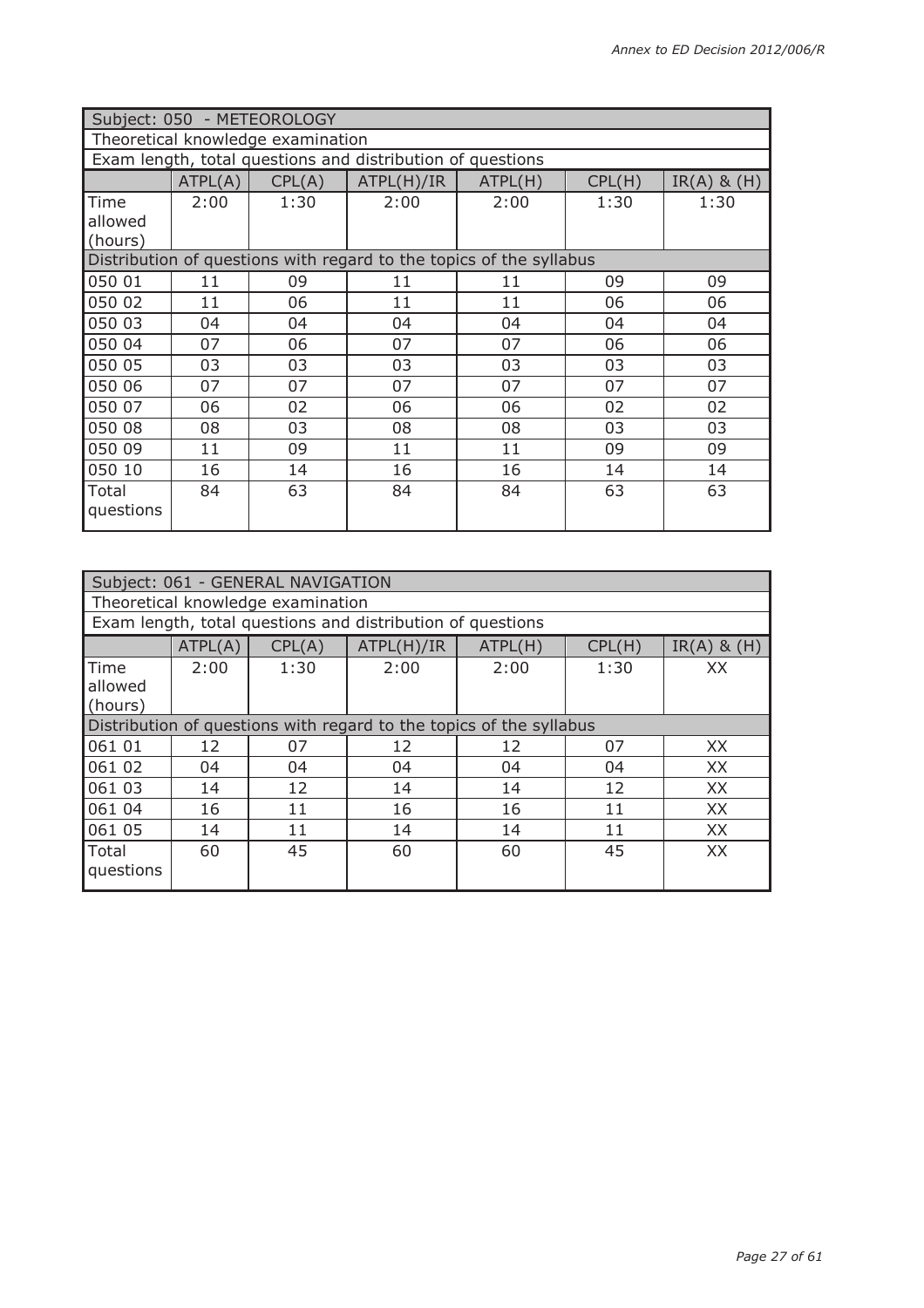| Subject: 062 - RADIO NAVIGATION   |                                                                     |        |                                                            |         |        |                 |  |
|-----------------------------------|---------------------------------------------------------------------|--------|------------------------------------------------------------|---------|--------|-----------------|--|
| Theoretical knowledge examination |                                                                     |        |                                                            |         |        |                 |  |
|                                   |                                                                     |        | Exam length, total questions and distribution of questions |         |        |                 |  |
|                                   | ATPL(A)                                                             | CPL(A) | ATPL(H)/IR                                                 | ATPL(H) | CPL(H) | $IR(A)$ & $(H)$ |  |
| Time<br>allowed<br>(hours)        | 1:30                                                                | 0:30   | 1:30                                                       | 1:00    | 0:30   | 1:00            |  |
|                                   | Distribution of questions with regard to the topics of the syllabus |        |                                                            |         |        |                 |  |
| 062 01                            | 07                                                                  | 04     | 07                                                         | 05      | 04     | 02              |  |
| 062 02                            | 21                                                                  | 12     | 21                                                         | 15      | 12     | 23              |  |
| 062 03                            | 12                                                                  | 02     | 12                                                         | 08      | 02     | 05              |  |
| 062 04                            | XX                                                                  | XX     | XX                                                         | XX      | XX     | XX              |  |
| 062 05                            | 15                                                                  | XX     | 15                                                         | XX      | XX     | 10              |  |
| 062 06                            | 11                                                                  | 04     | 11                                                         | 06      | 04     | 04              |  |
| Total<br>questions                | 66                                                                  | 22     | 66                                                         | 34      | 22     | 44              |  |

|                            | Subject: 070 - OPERATIONAL PROCEDURES |        |                                                                     |         |        |                 |  |
|----------------------------|---------------------------------------|--------|---------------------------------------------------------------------|---------|--------|-----------------|--|
|                            | Theoretical knowledge examination     |        |                                                                     |         |        |                 |  |
|                            |                                       |        | Exam length, total questions and distribution of questions          |         |        |                 |  |
|                            | ATPL(A)                               | CPL(A) | ATPL(H)/IR                                                          | ATPL(H) | CPL(H) | $IR(A)$ & $(H)$ |  |
| Time<br>allowed<br>(hours) | 1:15                                  | 0:45   | 1:00                                                                | 1:00    | 0:45   | XX              |  |
|                            |                                       |        | Distribution of questions with regard to the topics of the syllabus |         |        |                 |  |
| 071 01                     | 25                                    | 18     | 18                                                                  | 18      | 14     | XX              |  |
| 071 02                     | 20                                    | 12     | 14                                                                  | 14      | 12     | XX              |  |
| 071 03                     | XX                                    | XX     | 06                                                                  | 06      | 04     | XX              |  |
| Total<br>questions         | 45                                    | 30     | 38                                                                  | 38      | 30     | <b>XX</b>       |  |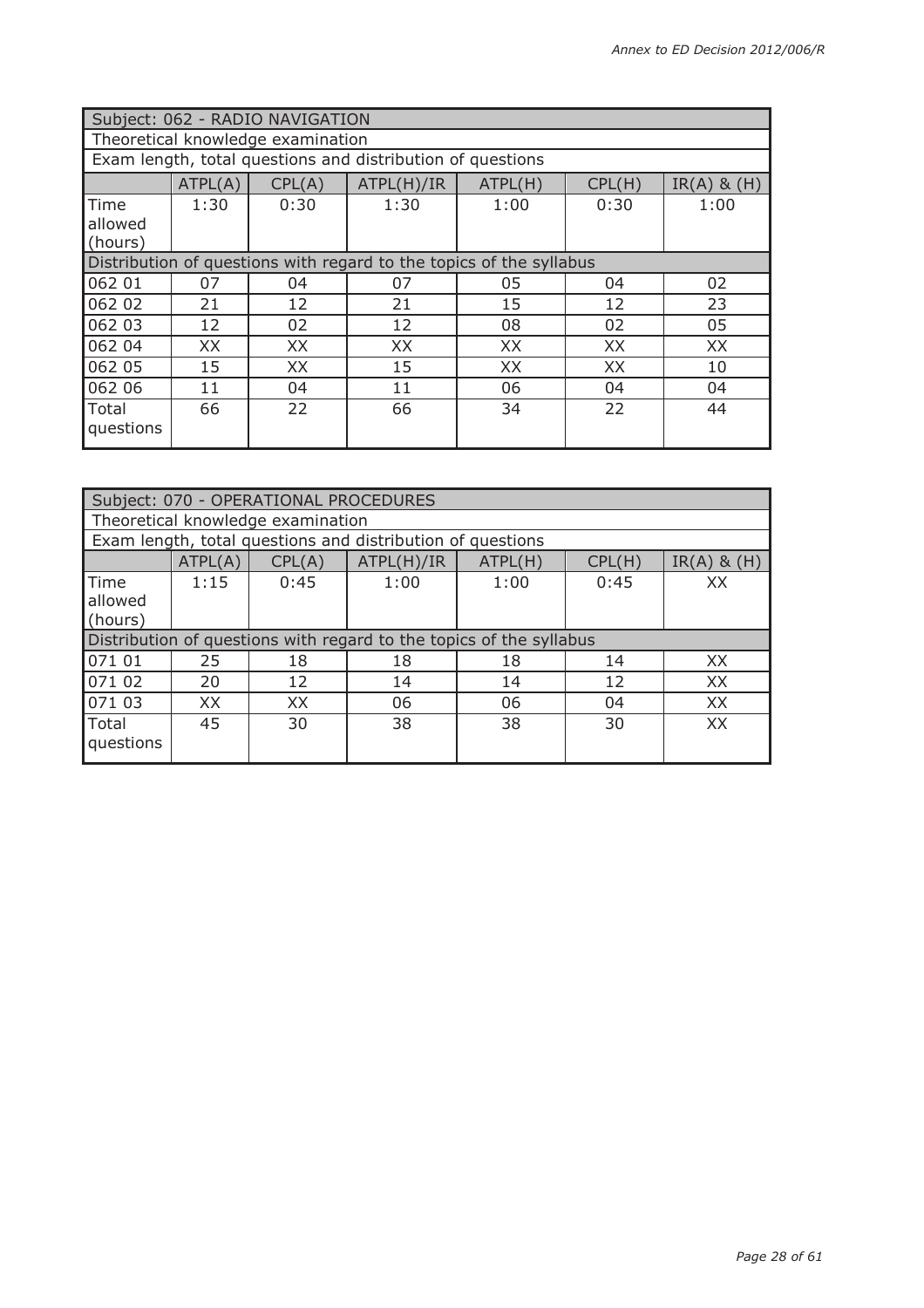| Subject: 081 - PRINCIPLES OF FLIGHT (AEROPLANES)           |                                                                     |        |            |           |           |                 |  |  |
|------------------------------------------------------------|---------------------------------------------------------------------|--------|------------|-----------|-----------|-----------------|--|--|
| Theoretical knowledge examination                          |                                                                     |        |            |           |           |                 |  |  |
| Exam length, total questions and distribution of questions |                                                                     |        |            |           |           |                 |  |  |
|                                                            | ATPL(A)                                                             | CPL(A) | ATPL(H)/IR | ATPL(H)   | CPL(H)    | $IR(A)$ & $(H)$ |  |  |
| Time                                                       | 1:00                                                                | 0:45   | XХ         | XХ        | XX        | XХ              |  |  |
| allowed                                                    |                                                                     |        |            |           |           |                 |  |  |
| (hours)                                                    |                                                                     |        |            |           |           |                 |  |  |
|                                                            | Distribution of questions with regard to the topics of the syllabus |        |            |           |           |                 |  |  |
| 081 01                                                     | 17                                                                  | 14     | XX         | XX        | XX.       | XX              |  |  |
| 081 02                                                     | 06                                                                  | XX     | XX         | XX        | XX        | XX              |  |  |
| 081 03                                                     | XX.                                                                 | XX     | XX         | XX        | XX        | XX              |  |  |
| 081 04                                                     | 06                                                                  | 06     | XX         | XX        | XX        | XX              |  |  |
| 081 05                                                     | 04                                                                  | 03     | XX         | XX        | XX        | XX              |  |  |
| 081 06                                                     | 03                                                                  | 03     | XX         | XX        | XX        | XX              |  |  |
| 081 07                                                     | 04                                                                  | 03     | <b>XX</b>  | <b>XX</b> | <b>XX</b> | <b>XX</b>       |  |  |
| 081 08                                                     | 04                                                                  | 04     | XX         | XX        | XX        | XX              |  |  |
| Total                                                      | 44                                                                  | 33     | XX         | XX        | XX        | XX              |  |  |
| questions                                                  |                                                                     |        |            |           |           |                 |  |  |

| Subject: 082 - PRINCIPLES OF FLIGHT (HELICOPTERS)                   |         |        |            |         |        |                 |  |
|---------------------------------------------------------------------|---------|--------|------------|---------|--------|-----------------|--|
| Theoretical knowledge examination                                   |         |        |            |         |        |                 |  |
| Exam length, total questions and distribution of questions          |         |        |            |         |        |                 |  |
|                                                                     | ATPL(A) | CPL(A) | ATPL(H)/IR | ATPL(H) | CPL(H) | $IR(A)$ & $(H)$ |  |
| Time<br>allowed<br>(hours)                                          | XX.     | XX.    | 1:00       | 1:00    | 1:00   | ХX              |  |
| Distribution of questions with regard to the topics of the syllabus |         |        |            |         |        |                 |  |
| 082 01                                                              | XX      | XX     | 05         | 05      | 05     | XX              |  |
| 082 02                                                              | XX      | XX.    | 03         | 03      | 03     | XX.             |  |
| 082 03                                                              | XX      | XX     | 01         | 01      | 01     | XX              |  |
| 082 04                                                              | XX      | XX     | 12         | 12      | 12     | XX              |  |
| 082 05                                                              | XX      | XX     | 10         | 10      | 10     | XX              |  |
| 082 06                                                              | XX      | XX     | 05         | 05      | 05     | XX              |  |
| 082 07                                                              | XX      | XX     | 05         | 05      | 05     | XX              |  |
| 082 08                                                              | XX      | XX.    | 03         | 03      | 03     | XX              |  |
| Total<br>questions                                                  | XX      | XX     | 44         | 44      | 44     | XX              |  |